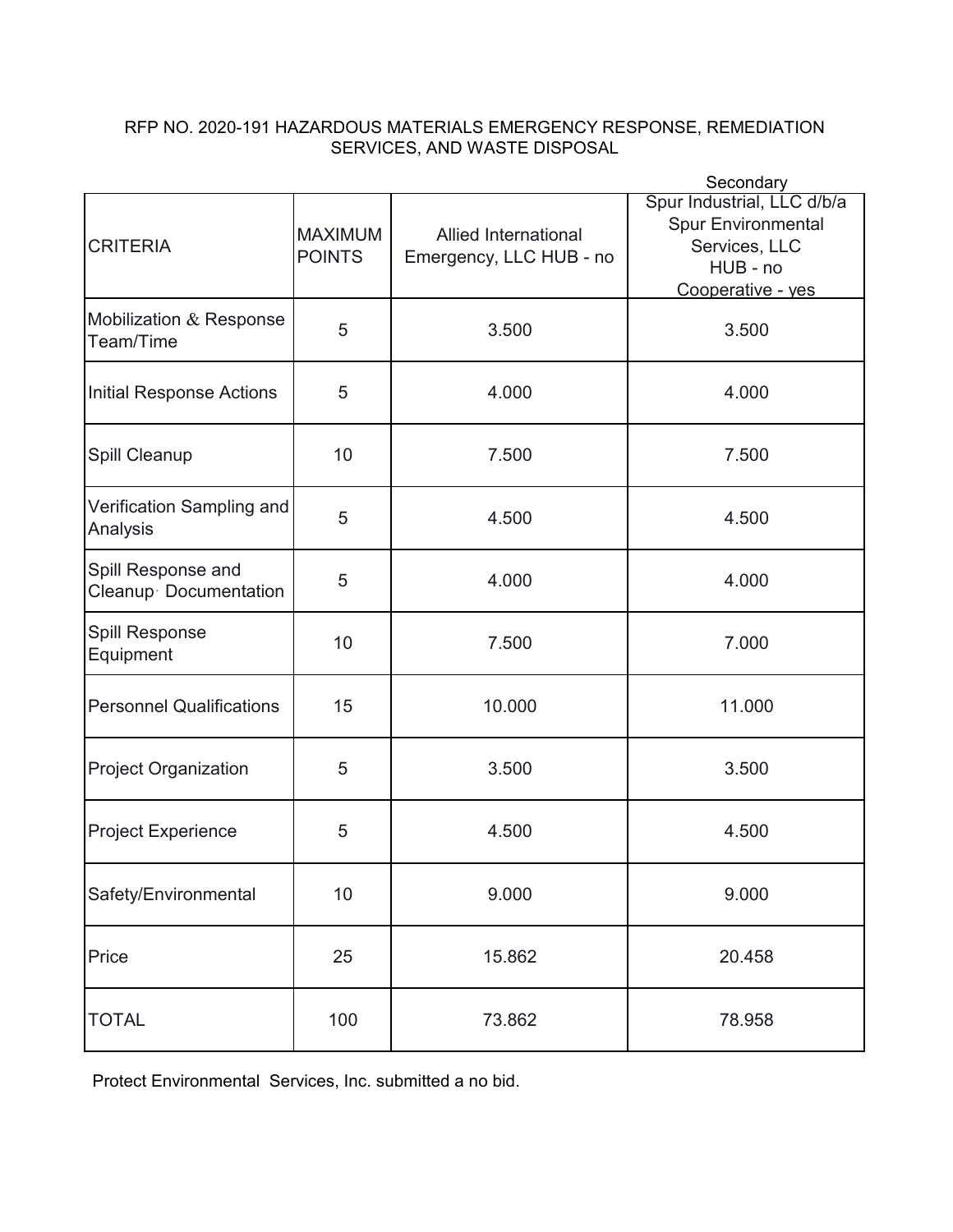## RFP NO. 2020-191 HAZARDOUS MATERIALS EMERGENCY RESPONSE, REMEDIATION SERVICES, AND WASTE DISPOSAL

|                                                    |                                 | miliai y                                                                        |                                                                   |
|----------------------------------------------------|---------------------------------|---------------------------------------------------------------------------------|-------------------------------------------------------------------|
| <b>CRITERIA</b>                                    | <b>MAXIMUM</b><br><b>POINTS</b> | <b>TAS Environmental Services</b><br><b>LP</b><br>HUB - no<br>Cooperative - yes | The Cleaning Guys, LLC dba<br><b>CG Environmental</b><br>HUB - no |
| <b>Mobilization &amp; Response</b><br>Team/Time    | 5                               | 3.500                                                                           | 3.500                                                             |
| <b>Initial Response Actions</b>                    | 5                               | 4.000                                                                           | 4.000                                                             |
| Spill Cleanup                                      | 10                              | 8.000                                                                           | 7.500                                                             |
| Verification Sampling and<br>Analysis              | 5                               | 4.000                                                                           | 4.500                                                             |
| Spill Response and<br><b>Cleanup Documentation</b> | 5                               | 4.500                                                                           | 3.500                                                             |
| Spill Response<br>Equipment                        | 10                              | 8.000                                                                           | 7.000                                                             |
| <b>Personnel Qualifications</b>                    | 15                              | 13.500                                                                          | 8.500                                                             |
| <b>Project Organization</b>                        | 5                               | 4.500                                                                           | 3.500                                                             |
| <b>Project Experience</b>                          | 5                               | 4.500                                                                           | 4.500                                                             |
| Safety/Environmental                               | 10                              | 9.500                                                                           | 7.000                                                             |
| Price                                              | 25                              | 25.000                                                                          | 20.574                                                            |
| <b>TOTAL</b>                                       | 100                             | 89.000                                                                          | 74.074                                                            |

Primary

Protect Environmental Services, Inc. submitted a no bid.